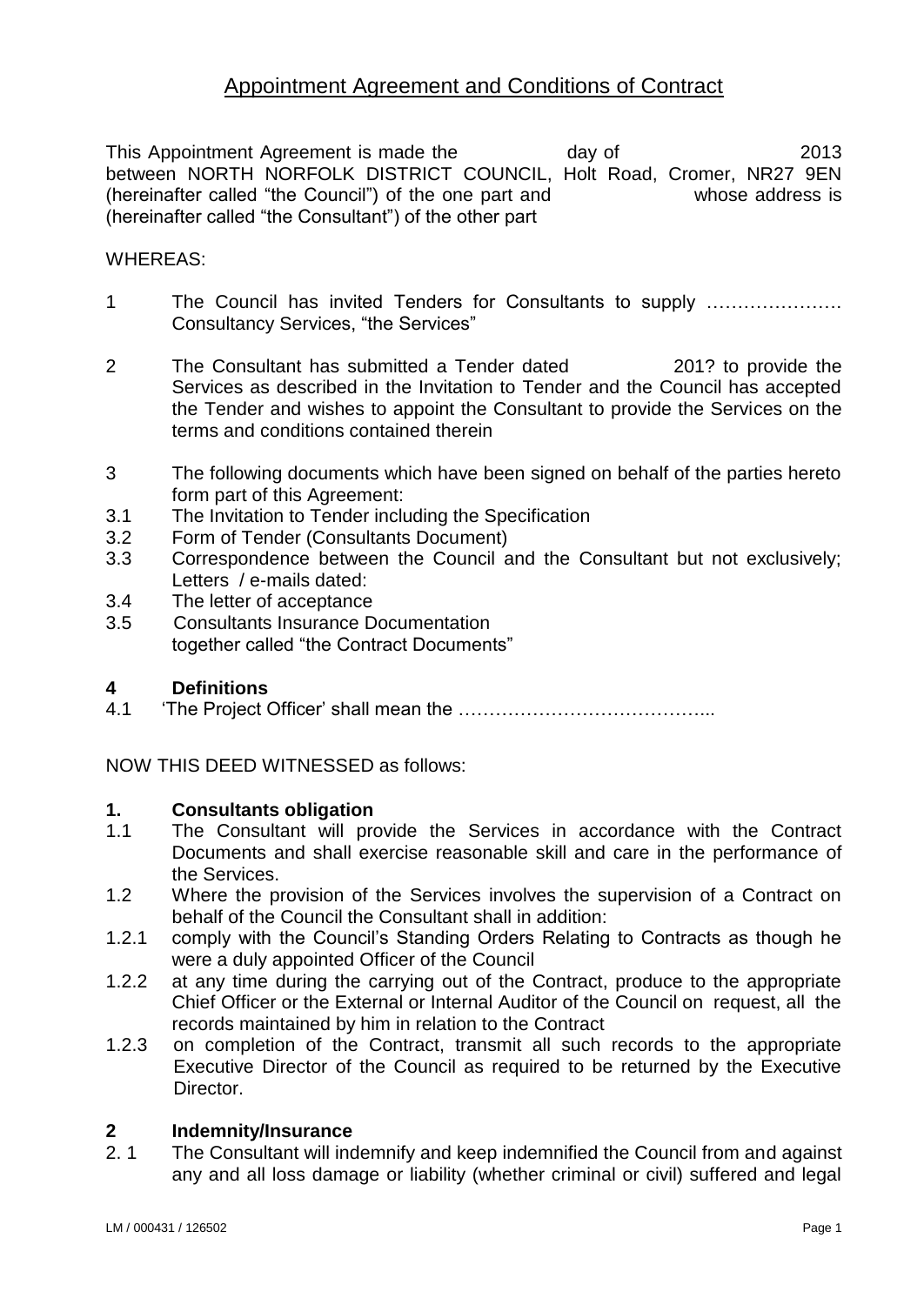fees and costs incurred by the Council arising out of or in the course of or caused by the provision of the Services except to the extent that the same are due to any act or neglect of the Council or any person for whom the Council is responsible.

- 2.2 Without prejudice to his liability to indemnify the Council the Consultant shall take out and maintain insurance which shall comply with the Employer's Liability (Compulsory Insurance) Act 1969 and shall take out and maintain insurance in respect of Public Liability for injury or damage to any property real or personal in sum of not less than £1,000,000 for any one occurrence or series of occurrences arising out of one event.
- 2.3 The Consultant shall maintain Professional Indemnity insurance covering (without limitation) all its liabilities hereunder whether for breach of contract, negligence or otherwise in respect of defects or insufficiency in design upon customary and usual terms and conditions prevailing for the time being in the insurance market, and with reputable insurers lawfully carrying on such insurance business in the United Kingdom in an amount of not less than £500,000 for any one occurrence or series occurrences arising out of any one event.
- 2.4 The Consultant shall produce such evidence as the Council may reasonably require that the insurances referred to in clauses 2.2 and 2.3 above have been taken out and are in force at all material times.

# **3 Payment**

3.1 The Council will pay to the Consultant such sums as are due in accordance with the Contract Documents.

# **4 Contract Period**

4.1 The contract period shall commence on 201? and shall be completed by 201?.

# **5 Liquidated damages**

5.1 If the provision of the Services is not completed by the date specified in clause 4.1 above the Contractor shall pay or allow to the Council liquidated damages at a rate equal to any direct cost incurred by the Council as a result of the non or delayed provision of the Services.

# **6 Termination**

- 6.1 The Council may by notice in writing forthwith determine all or part of the Contract:
- 6.1.1 If the Consultant without reasonable cause makes default by failing to proceed diligently with the provision of the Services the Council may by notice in writing to the Consultant determine the employment of the Consultant under this Contract.
- 6.1.2 If the Council shall reasonably decide that the Consultant is suffering from financial difficulties which affect or threaten to affect the performance by the Consultant of his obligations hereunder.
- 6.1.3 If the Consultant makes a composition or arrangement with his creditors or becomes bankrupt or being a Company makes a proposal for a voluntary arrangement for a composition of debts or scheme of arrangement or has a provisional liquidator appointed or has a winding up order made or passes a resolution for voluntary winding up (except for the purposes of amalgamation or reconstruction) or has an administrator or an administrative receiver appointed.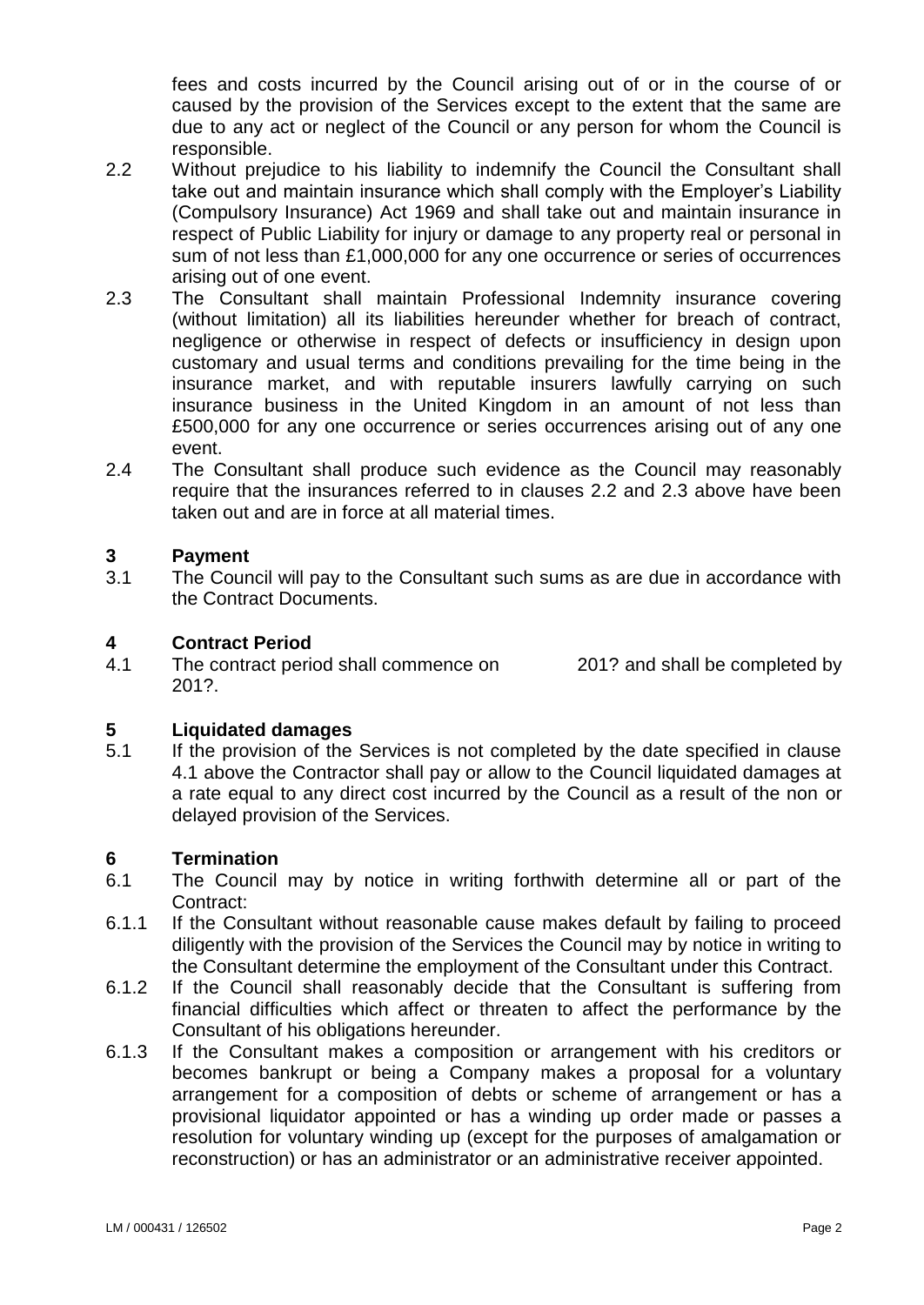- 6.2 Upon determination of the employment of the Consultant under clause 6.1 above the Council may recover from the Consultant the additional cost to him of completing the Services any expenses properly incurred by the Council as a result of and any direct loss and/or damage caused to the Council by the determination.
- 6.2.1 In the event of this agreement being determined whether by effluxion of time, Notice, breach or otherwise the Council shall immediately pay to the Contractor all arrears of payments and any other sums due under the terms of this agreement
- 6.2.2 Either party shall be entitled to exercise any one or more of the rights and remedies given to it under the terms of this agreement and the determination of this agreement shall not affect or prejudice such rights and remedies and each party shall be and remain liable to perform all outstanding liabilities under this agreement notwithstanding that the other may have exercised one or more of the rights and remedies against it
- 6.2.3 Any right or remedy to which either party is or may become entitled under this agreement or in consequence of the other's conduct may be enforced from this time to time separately or concurrently with any right or remedy given by this agreement or now or afterwards provided for and arising by operation of law so that such rights and remedies are not exclusive of the other or others but are cumulative

# **7. Specification**

- 7.1 The Consultant shall be deemed to have satisfied himself as to the accuracy, nature and extent of the Services required by the Specification before the execution of the Contract.
- 7.2 The Consultant shall be deemed to have satisfied himself before submitting his Tender as to the correctness and sufficiency of his price which shall (except insofar as it is otherwise provided in the Contract) cover all his obligations under the Contract.
- 7.3 If the Consultant finds a discrepancy, error, omission or misstatement in the documents he shall immediately refer the same in writing to the Project Officer.
- 7.4 Any such discrepancy, error, omission or misstatement shall not vitiate the agreement nor shall it release the Consultant from the completion of the whole or any part of the Services required by the Contract. The Project Officer shall in all such instances issue instructions as to such discrepancies, errors, omissions and misstatements.
- 7.5 The Specification describes as far as practicable the whole of the Services to be provided but the Consultant is responsible for ensuring that all these and incidental Services are completed in the proper manner as generally accepted for his particular profession and in particular in accordance with the appropriate Standards and/ or Codes of Practice

# **8 Alterations to Contract Documents**

- 8.1 No omission from, addition to or variation to the Tender Documentation and/ or the Contract shall be valid or of any effect unless it is agreed in writing and signed by the Project Officer and by a duly authorised representative of the Consultant.
- 8.2 Save for an omission, addition or variation agreed pursuant to Clause 8.1 hereof any provision inconsistent with the Contract contained in any other document or in any oral agreement is agreed to be void and of no effect.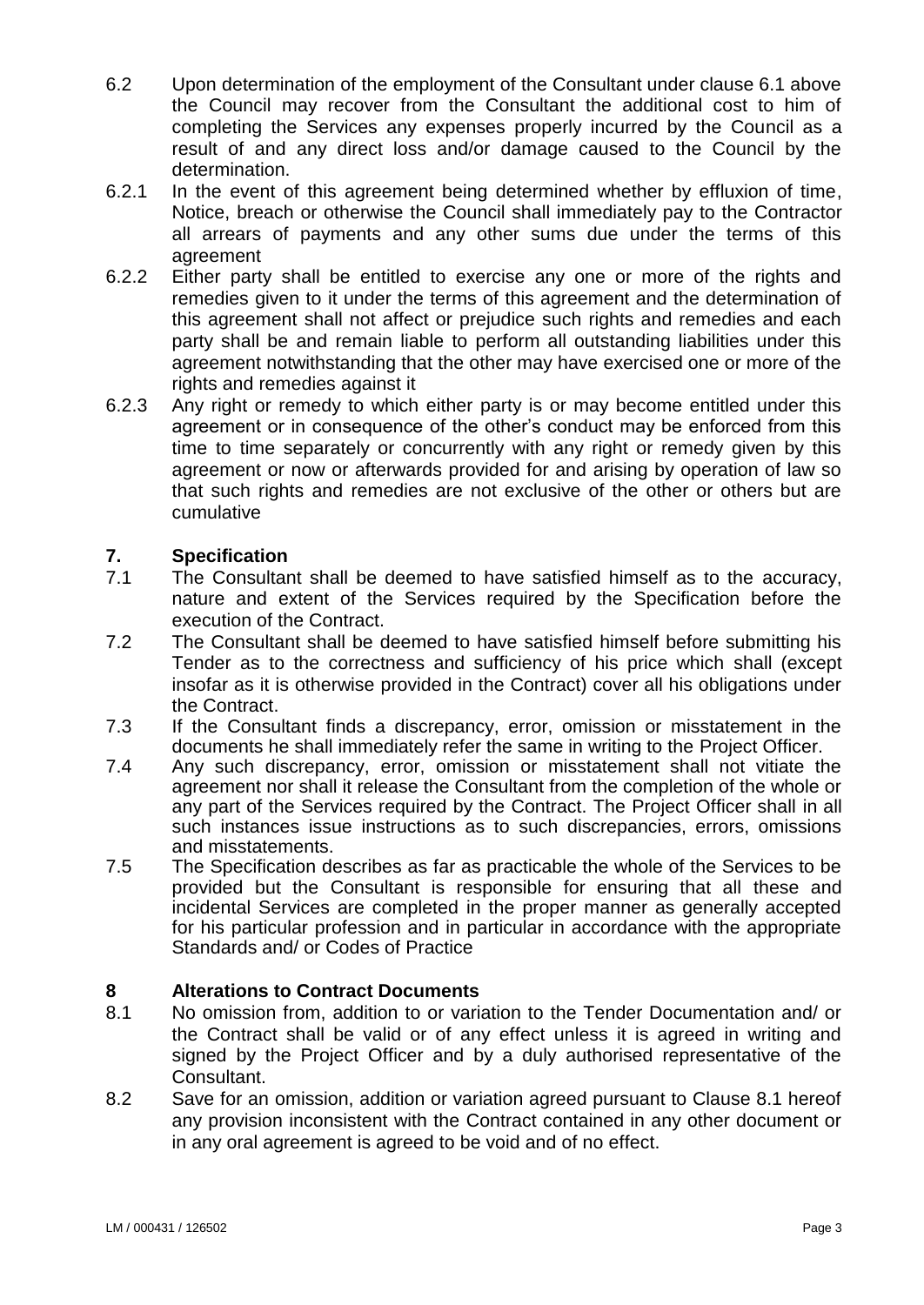# **9 Whole agreement**

9.1 Each party acknowledges that this Contract contains the whole agreement between the parties and that it has not relied upon any oral or written representation made to it by the other or its employees or agents and has made its own independent investigations into all matters relevant to it.

# **10 Supersedes prior agreement**

This Agreement supersedes any prior Agreement between the parties whether written or oral.

# **11 Interpretation**

- In the Contract, unless the contrary appears:
- 11.1.1 A reference to an Act of Parliament or any Order, Rule, Regulation, Statutory Instrument, Directive or the like (including those of the European Community) shall include a reference to any amendment or re-enactment of the same made prior to and during the Contract Period and will automatically include any such Act, Order, Rule Regulation, Statutory Instrument, Directive or the like enacted during the Contract Period which impinges upon the Works and/ or the Contract Standard.
- 11.1.2 Words importing the masculine include the feminine, words in the singular include the plural, and words in the plural include the singular.

#### **12 Notices**

- 12.1 No Notice to be served upon the Consultant shall be valid and effective unless it is delivered by hand, facsimile transmission or sent by Recorded, Registered or Special Delivery Post to the Consultants principal place of business which unless notified to the Council in writing otherwise shall be assumed to be the address the Consultant detailed in the Contract.
- 12.2 No Notice to be served upon the Council shall be valid or effective unless it is delivered by hand, facsimile transmission or sent by Recorded, Registered or Special Delivery Post to the Legal Services Manager at the Council Offices.
- 12.3 Any Notice to be served shall be deemed to be given on the date that it is delivered by hand or sent by facsimile transmission or is sent by Recorded, Registered or Special Delivery Post on the date when it would be delivered in the ordinary course of Post.

#### **13 Recovery of sums due**

13.1 Wherever under this Contract any sum of money shall be properly recoverable from or payable by the Consultant, the same may be deducted from any sum then due, or which at any time thereafter may become due to the Consultant under this Contract or under any other Contract with the Council.

#### **14 Waiver**

14.1 The failure by either party to enforce at any time or for any period any one or more of the terms or conditions of this Agreement shall not be a waiver of them or of the right at any time subsequently to enforce all terms and conditions of this Agreement.

#### **15 No assignment or sub-contracting**

15.1 The Consultant shall not assign or sub-contract any of its rights or duties under this Agreement without the consent in writing of the Council.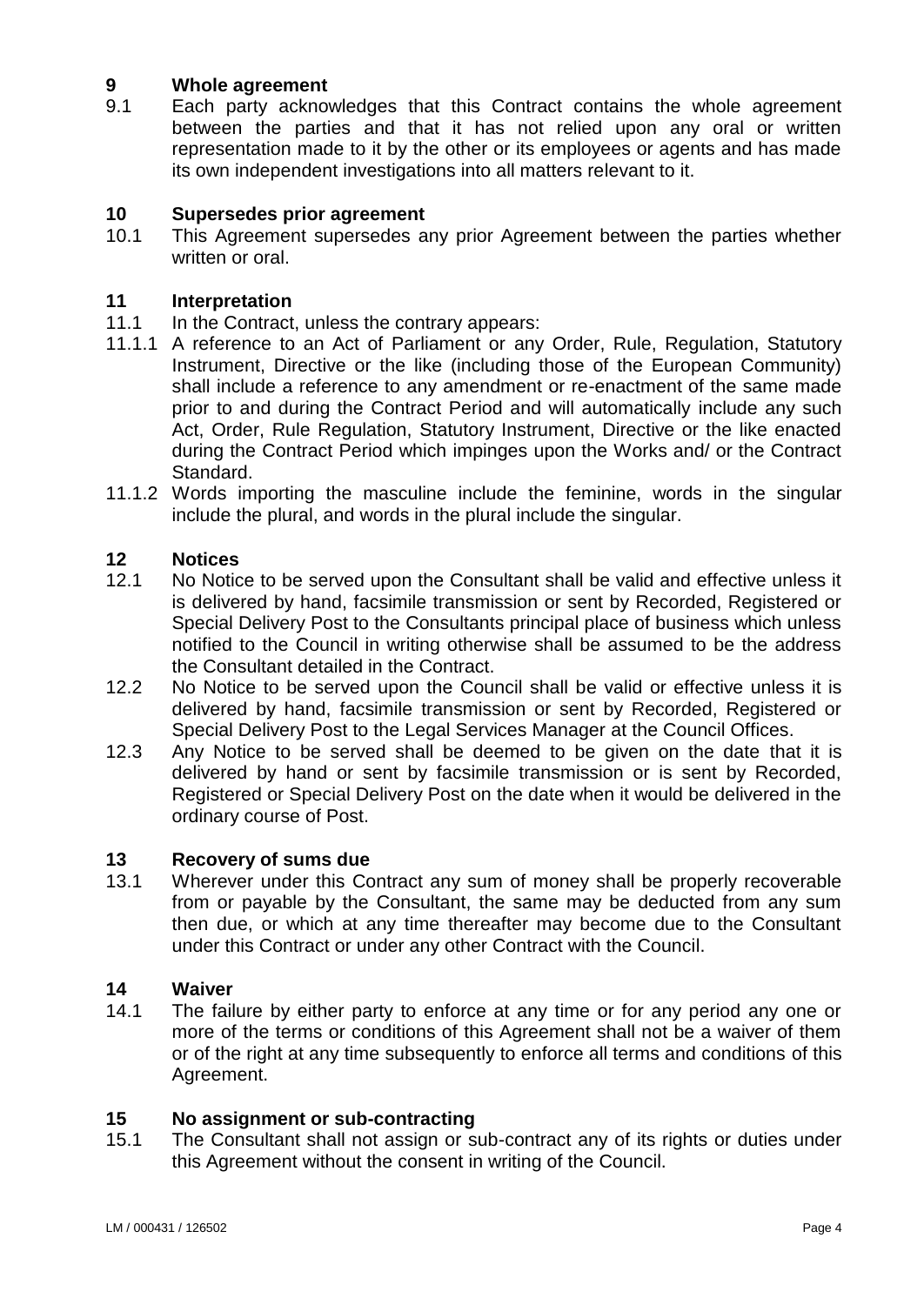- 15.2 The Consultant may not substitute any goods or materials specified within the Contract Documents for any others without the consent in writing of the Council.
- 15.3 If the Consultant has without the previous consent in writing of the Council sublet any part of the Services the Council may determine this Contract notwithstanding that the Consultant may have subsequently ceased to employ the sub-contractor.
- 15.4 It shall be a condition of any consent to sub-let any part of the contract that:
- 15.4.1 the employment of the sub-contractor shall cease immediately upon the determination (for whatever reason) of the Consultant's employment under this contract
- 15.4.2 in the event that the Consultant, in accordance with the terms of this Agreement, enters into a supply contract or a sub-contract in connection with this Agreement, the Consultant shall ensure that a term is included in the supply contract or subcontract which requires the Consultant to pay all sums due thereunder to the sub-contractor within a specified period, not to exceed thirty (30) days, from the date of receipt of a valid invoice as defined by the terms of the supply contract or sub-contract (as appropriate).
- 15.4.3 in the case of a local supply contract or sub-contract entered into in connection with this Agreement – where the local supplier or sub-contractor is deemed to be a business with headquarters within the Council's district boundary, the Consultant will use their best endeavours to ensure that payment to such a supplier/contractor shall be within a period not to exceed ten (10) days, from the date of receipt of a valid invoice as defined by the terms of the supply contract or sub-contract (as appropriate).

# **16 Prevention of Corruption**

- 16.1 The Council may be entitled to cancel this Contract and to recover from the Consultant the amount of any loss resulting from such cancellation if:
- 16.1.1 the Consultant shall, in the opinion of the Council, have offered or given or agreed to give to any person gift or consideration of any kind as an inducement or reward for doing or forbearing to do or having done or forborne to do any action in relation to this Contract or any other contract, whether with the Council or anyone else; or
- 16.1.2 the like acts shall have been done by any person employed by the Consultant or acting on his behalf whether with or without the knowledge of the Consultant; or
- 16.1.3 in relation to any contract with the Council or anyone else, the Consultant or any person employed by him or acting on his behalf and whether with or without his knowledge, shall have committed any offence under the Prevention of Corruption Acts 1889 to 1916 (or any amendments of them) or given any fee or reward or solicited or accepted any form of money or taken any reward collection or charge for providing the Services other than bona fide charges previously approved in writing by the Council, the receipt of which is an offence under sub-section 2 of section 117 of the Local Government Act 1972.

# **17 Duty of Care**

17.1 The Consultant shall exercise reasonable skill and care in the performance of the Services.

# **18 Observance of Statutory Requirements**

18.1 The Consultant shall comply with all statutes, orders, regulations or bye-laws applicable to the performance of the Contract and indemnify the Council against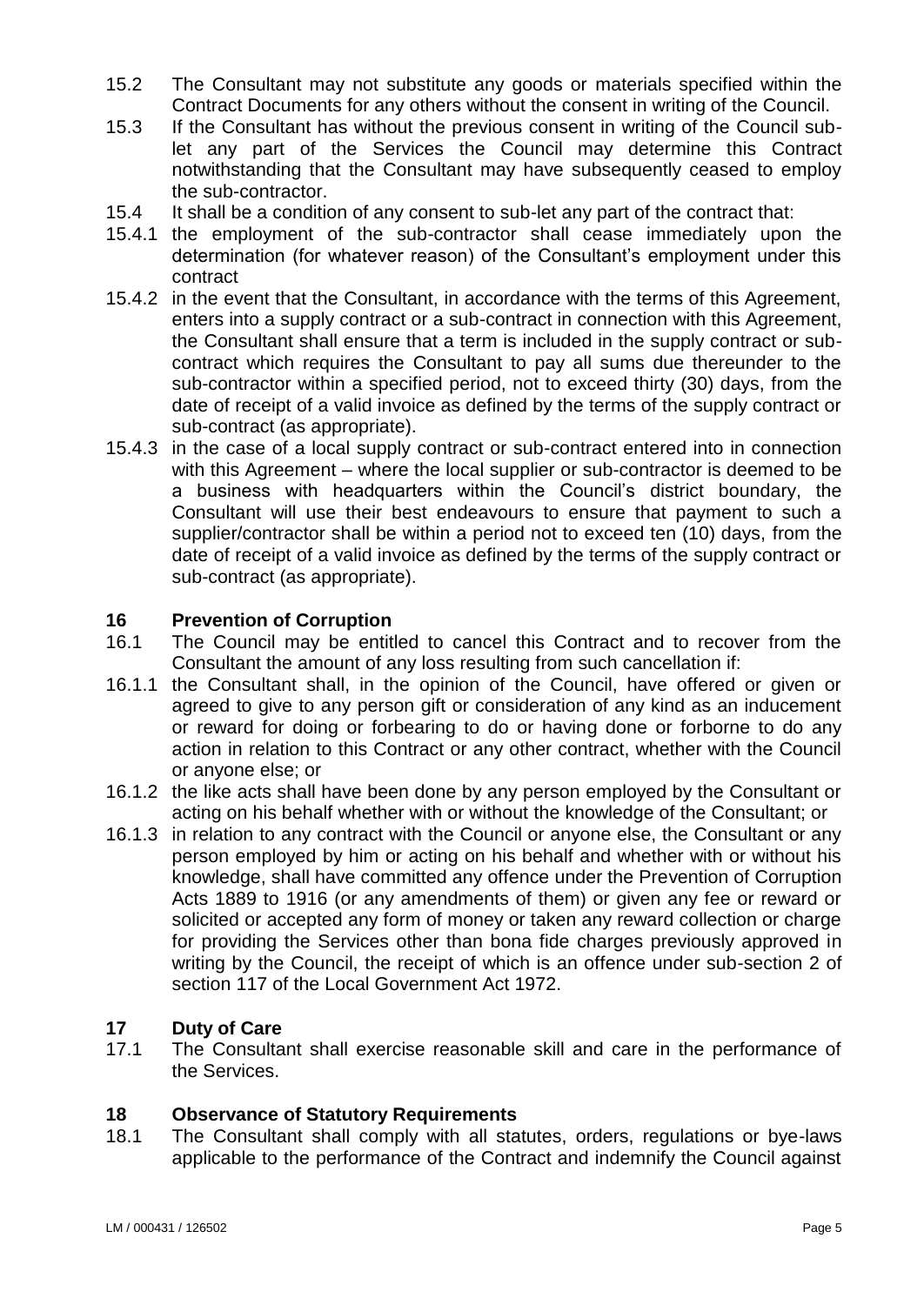any losses claims liabilities costs expenses proceedings or otherwise as a result of the Consultants non compliance with the same.

# **19 Project Officer**

19.1 The Project Officer or his authorised deputy shall in accordance with the Contract but not further or otherwise have power and authority to issue reasonable instructions and directions on any matter in connection with the proper performance of the Services but subject to the terms of the Contract and the Consultant shall carry out and be bound by the same. The Project Officer shall not exercise any functions; rights or powers beyond those conferred by the Contract.

# **20 Confidentiality**

Save for information already in the public domain or the Consultant's knowledge the Consultant and the Consultant's staff shall treat as confidential and shall not disclose to any person other than a person authorised by the Council, any written and confidential information acquired by the Consultant or the Consultant's staffing or in connection with the provision of the Services concerning the Council's Premises, the Council, its staff or its procedures.

# **21 Freedom of Information**

- 21.1 The Consultant acknowledges that the Council has legal responsibilities to make information available under the Freedom of Information Act 2000 ("the Act").
- 21.2 The Consultant shall give reasonable assistance to the Council to comply with the Act.
- 21.3 In particular, the Consultant shall supply all such information and records to the Council (together with reasonable assistance to locate the same) which are needed by the Council to comply with its obligations under the Act.
- 21.4 The Council shall have the discretion to disclose any information which is the subject of Agreement to any person who makes a request under the Act and which, in the opinion of the Council, it has to disclose to discharge its responsibilities under the Act.
- 21.5 When exercising its right under sub clause 4 above, the Council shall consult the Consultant (and may take account of any reasonable suggestions made by it).
- 21.6 The Consultant shall not raise any additional charge to the Council in relation to complying with this clause.

# **22 Data Protection**

- 22.1 For the purposes of this clause:
- 22.1.1 "Personal Data", "Special Categories of Data", "Process / Processing", "Controller", "Processor", "Data Subject" and "Supervisory Authority" shall have the meanings described in Directive 95/46/EC of the European Parliament and Council of 24th October 1995 on the protection of individuals with regard the processing of personal data and on the free movement of such data (hereinafter the "Directive")
- 22.1.2 "The Act" shall be the Data Protection Act 1998 incorporating all amendments and revisions thereto.
- 22.2 The Council agrees and warrants:
- 22.2.1 That the processing including the transfer of personal data by the Council has been and until transfer will continue to be carried out in accordance with the Act
- 22.2.2 To respond in a reasonable time and to the extent reasonably possible to enquiries from the supervisory authority on the processing of personal data by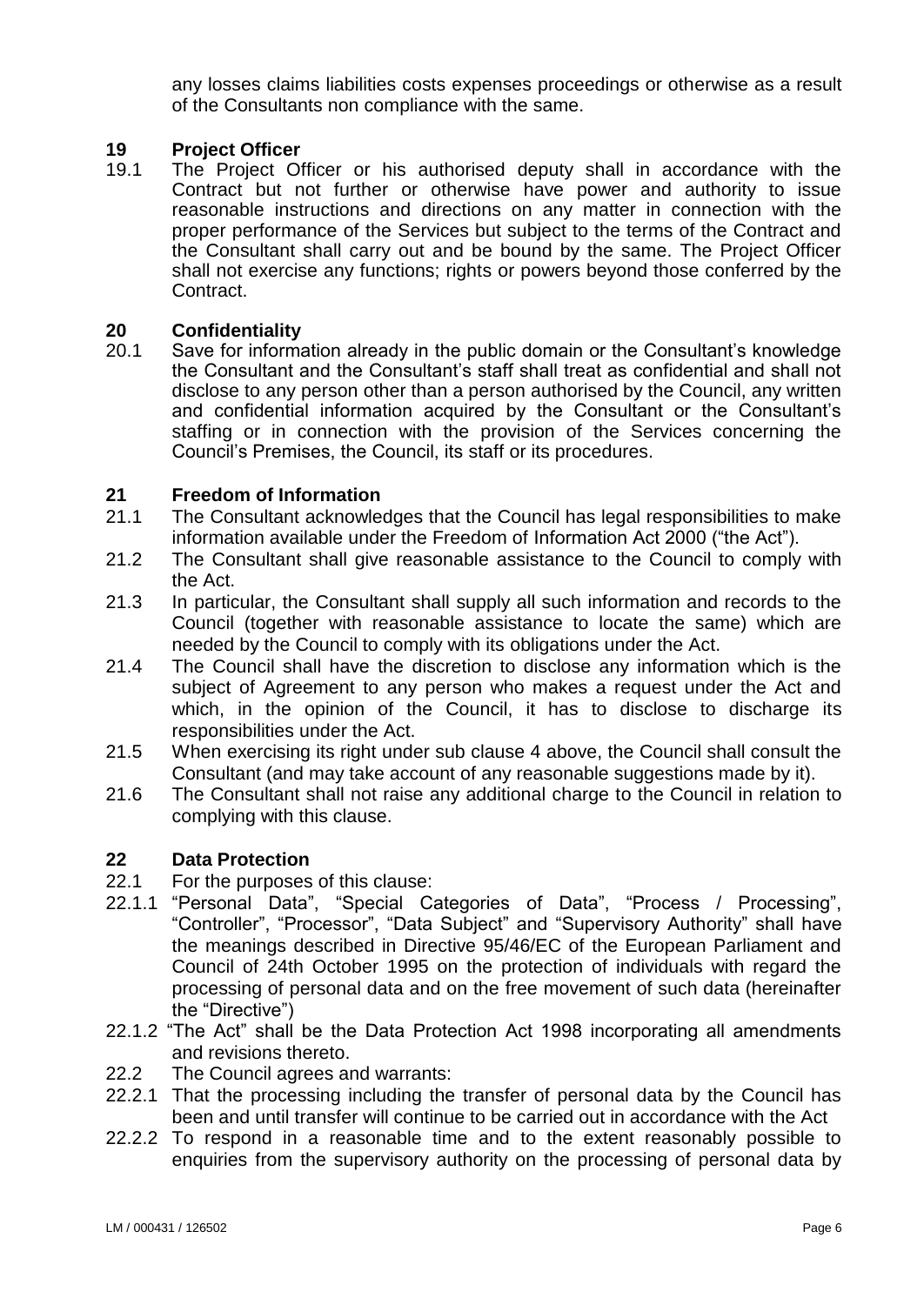the Consultant and to any enquiries from the Data Subject concerning the processing of personal data by the Consultant

- 22.3 The Consultant agrees and warrants:
- 22.3.1 That he has no reason to believe that the legislation applicable to him prevents him from for filling his obligations under the contract and in the event of a change in that legislation which is likely to have a substantial adverse effect on the guarantees provided in this clause he will notify the change to the Council and where relevant to the Supervisory Authority of Great Britain in which case the Council is entitled to suspend the transfer of personal data and if necessary the **Contract**
- 22.3.2 To process personal data only in so far as is required to for fill the requirements of the Contract and only in accordance with the Data Protection Principals of Schedule 1 of the Act
- 22.3.3 To adequately dispose of all personal data at the end of the Contract or at the end of any part of the Contract, such disposal to take account of the Data Protection Principals of Schedule 1 of the Act
- 22.3.4 To indemnify the Council against all actions costs claims expenses proceedings and demands which may be made or brought against the Council for breach of statutory duty under the Act which arises by the unauthorised use disclosure or transfer of personal data by the Consultant his servants or agents
- 22.3.5 To deal promptly and properly with all reasonable inquiries from the Council or the Data Subject relating to the processing of Personal Data subject to the transfer and to cooperate with the competent Supervisory Authority in the course of all its enquiries and abide by the advise of the Supervisory Authority with regard to the processing of data transferred
- 22.3.6 At the request of the Council to submit its data processing facilities for audit which shall be carried out by the Council or an inspection body composed of independent members and in possession of the required professional skills and competences and where required in agreement with the Supervisory Authority
- 22.4 The Parties agree that the provision of this clause shall remain in force notwithstanding the termination or conclusion of the remainder of the Contract for so long as the Consultant holds personal information which has been transferred to it by the Council.

# **23 Contracts (Rights of Third Parties) Act 1999**

23.1 For the avoidance of doubt, nothing in this Contract confers or is intended to confer on any third party any benefit or the right to enforce any term of this Contract pursuant to the Contracts (Rights of Third Parties) Act 1999

# **24 Late Payment**

24.1 The Late Payments of Commercial Debts (Interest) Act 1998 and the Regulations thereunder shall apply to the Contract unless excluded under the provision therefore or by alternative provisions in the Tender Documents.

# **25 Force Majeure**

- 25.1 Neither party shall be held to be in breach of Contract in respect of any failure to fulfil his obligations pursuant to the Contract resulting from force majeure. Each party will as soon as reasonably practicable notify the other in writing of the occurrence of such force majeure as they become known.
- 25.2 Force Majeure is acknowledged by the parties to be any circumstances beyond the reasonable control of either party including without prejudice to the generality of the foregoing fire, flood, Act of God, riot civil disturbance, industrial disputes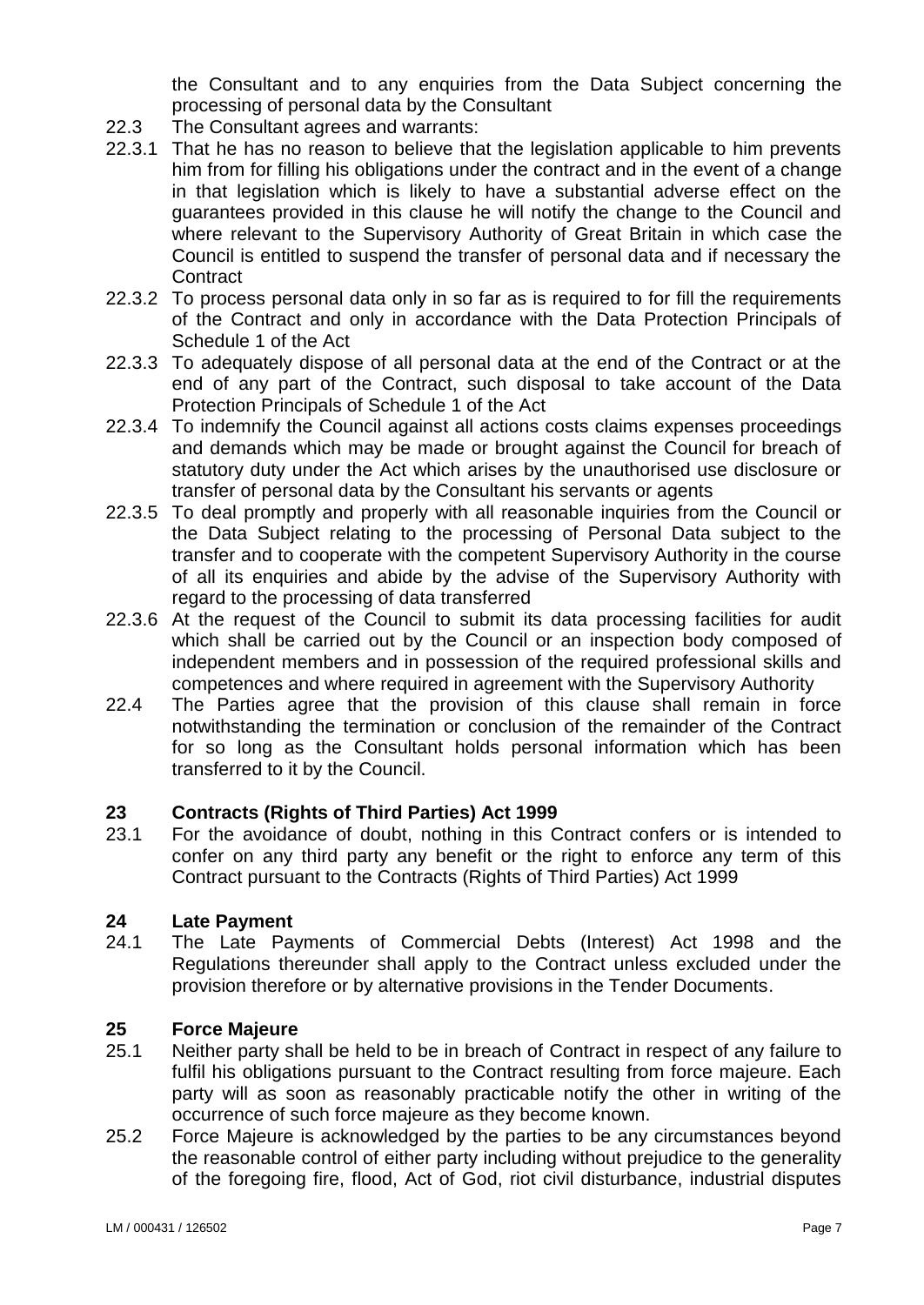where neither party is a direct participant, war or sabotage the coming in force of any statutory instrument regulation or by-law of the Government or any competent authority rendering the continued performance of the Contract illegal or impossible

# **26 Arbitration**

- 26.1 All disputes between the parties arising out of or connected with this Contract or the performance of the Services by the Consultant may if the parties agree be referred to an Arbitrator to be agreed upon by the parties or in default of such agreement to be nominated by the President of the Institute of Arbitrators or a person appointed by him.
- 26.2 The Arbitrator shall be entitled to make such decision or award as he thinks just and equitable having regard to the circumstances then existing, the cost of such arbitration to follow the event or in the event of neither party succeeding to be apportioned between the parties by the Arbitrator in such proportions as he in his absolute discretion thinks fit.
- 26.3 Any award or decision of such Arbitrator shall be final and binding on the parties hereto.

# **27 Law**

27.1 This Contract shall be governed by the laws of England and Wales, and the parties agree to submit to the non-exclusive jurisdiction of the English Courts

# **28. Whistleblowing Policy**

28.1 The Consultant acknowledges that they have received a copy of the Council's Whistleblowing Policy and acknowledges their responsibilities as a supplier of Services to the Council under this policy

# **29. Copyright**

29.1 Upon completion of the Services the copyright of all documents and reports provided by the Consultant in connection with the Services shall be passed to the Council.

In witness whereof the parties have executed this Deed in the presence of the attesting witnesses the day and year first before written

EXECUTED as a DEED by )

acting by: - (a)

………………………………………………… Director/Company Secretary

# THE COMMON SEAL of  $\qquad \qquad$  )

)